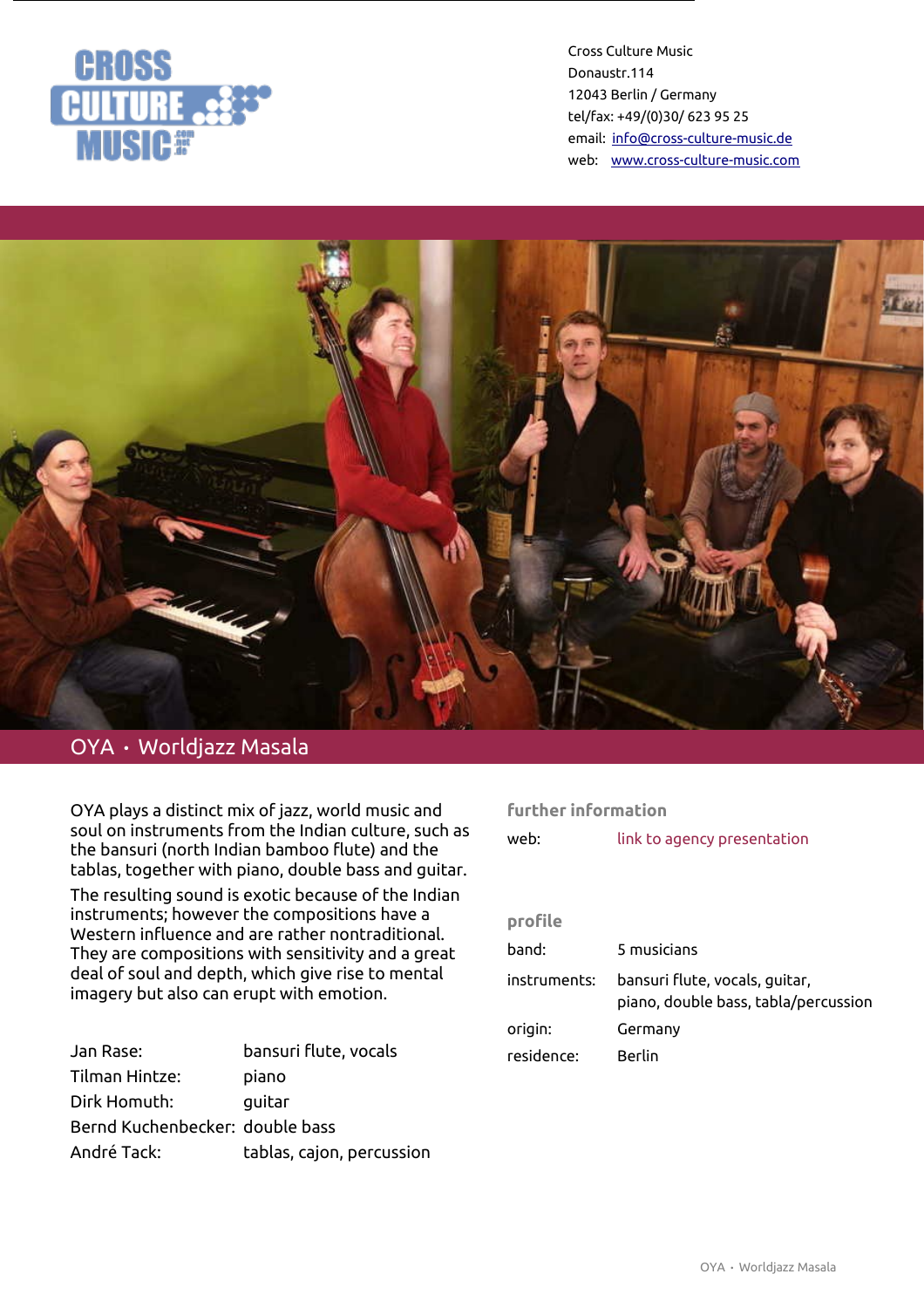

OYA was founded in 2014 by Jan Rase, a Berlin multi-instrumentalist and successful music producer. Outstanding musicians of the Berlin jazz and world music scene, such as Tilman Hintze on the piano, Bernd Kuchenbecker on the double bass, Dirk Homuth on the guitar, André Tack on the tablas and various percussion instruments and Jan Rase on the bansuri and occasional vocals, create hypnotizing soundscapes, from meditative passages through to spiritually inspiring compositions and impulsive moments of free improvisations, many reflecting the musicians' lifelong musical experiences.

Jan Rase is a bansuri player, composer and OYA´s bandleader. He collects ideas and is a visionary, who respectfully considers the musical traditions of the world and translates them into his own work.

The close collaboration with Moroccan Gnawa-musicians (Sufi/Trance), concert tours to Japan and several stays in India have introduced him to the cultural diversity of this world, and so his musical work portrays a universally influenced image, always in the search of the connecting, the peaceful and the balanced.

In "The Giver" he sings "We have to overcome this tragedy and bring some healing to the people, no matter what they say, we are no enemies, we are equal!"

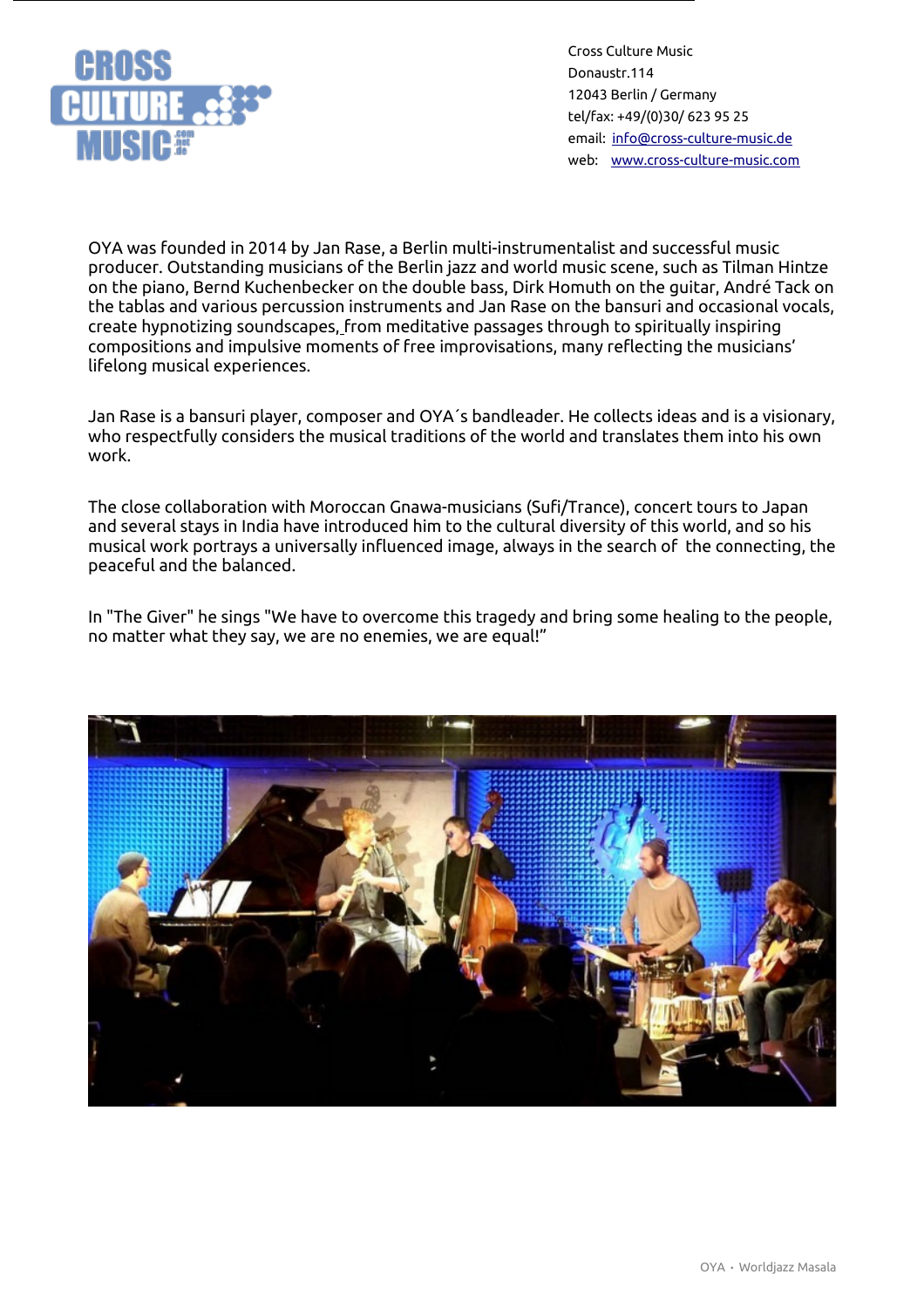

## **musicians**

## **Jan Rase: bansuri/vocals/compositions**

Early on, Jan played keyboard and saxophone in a myriad of bands, with musical styles ranging from Metal and Funk, to Jazz and World Music. In 1993, he heard the Indian Bansuri bamboo flute for the first time in India. Fascinated by the warm and airy tone it produces, the Bansuri became a significant instrument for him from that point on and greatly influenced his musical direction.

As a session musician, Jan worked with artists such as the internationally recognized Dancehall Reggae band Seeed, among others. In his own recording studio, Tonicum Music, he has composed and produced film scores and countless other projects, in addition to operating his own music label, Tonicum Records. Jan's music tours have already brought him to Italy, France and Japan.

#### **Tilman Hintze: piano**

Tilman studied classical and jazz piano in Hamburg, Berlin and New York and went on to be named the Grand Prize Winner at the Leipzig Jazz Days Festival. He played piano and keyboards in numerous Jazz, Blues, and Rock Pop bands in the Berlin music scene and works arranging and composing for theater and film in Berlin and Schwedt.

Music tours have brought him as far as Lithuania, Benin and Cape Verde. To date, Tilman has released two CDs with his solo project, The Yuma, a band that combines his passion for jazz, soul, and Cuban music.

#### **Dirk Homuth: guitar**

Dirk has worked as an independent musician in Berlin since the tender age of 18. He honed his chops in different band formations on the Berlin Jazz scene, covering musical styles from Swing to Modern Jazz.

Ultimately, Dirk felt himself more drawn to song-oriented music and has played with the likes of German-Israeli avantgarde pop band, Ofrin, with internationally acclaimed songwriter, Oren Lavie and with French singer-songwriter Corinne Douarre, with whom he continues to collaborate. Dirk has produced three albums with his own band, Almost Charlie.

#### **Bernd Kuchenbecker: double bass**

Bernd Kuchenbecker has been playing double bass on stages around the planet since he was 14. He started his first band, together with Jan Rase and filled the role of the singer – since he didn't yet have an electric bass!

After many detours and many lessons along the way, Bernd studied double bass with Thomas Grossman and Ed Schuller at the "Hanns Eisler" music college in Berlin. He recorded CDs of his own compositions and played with countless amazing Jazz and Blues musicians like Little Willie Littlefield, Jimmy Smith, Marty Grosz or Martin Weiss.